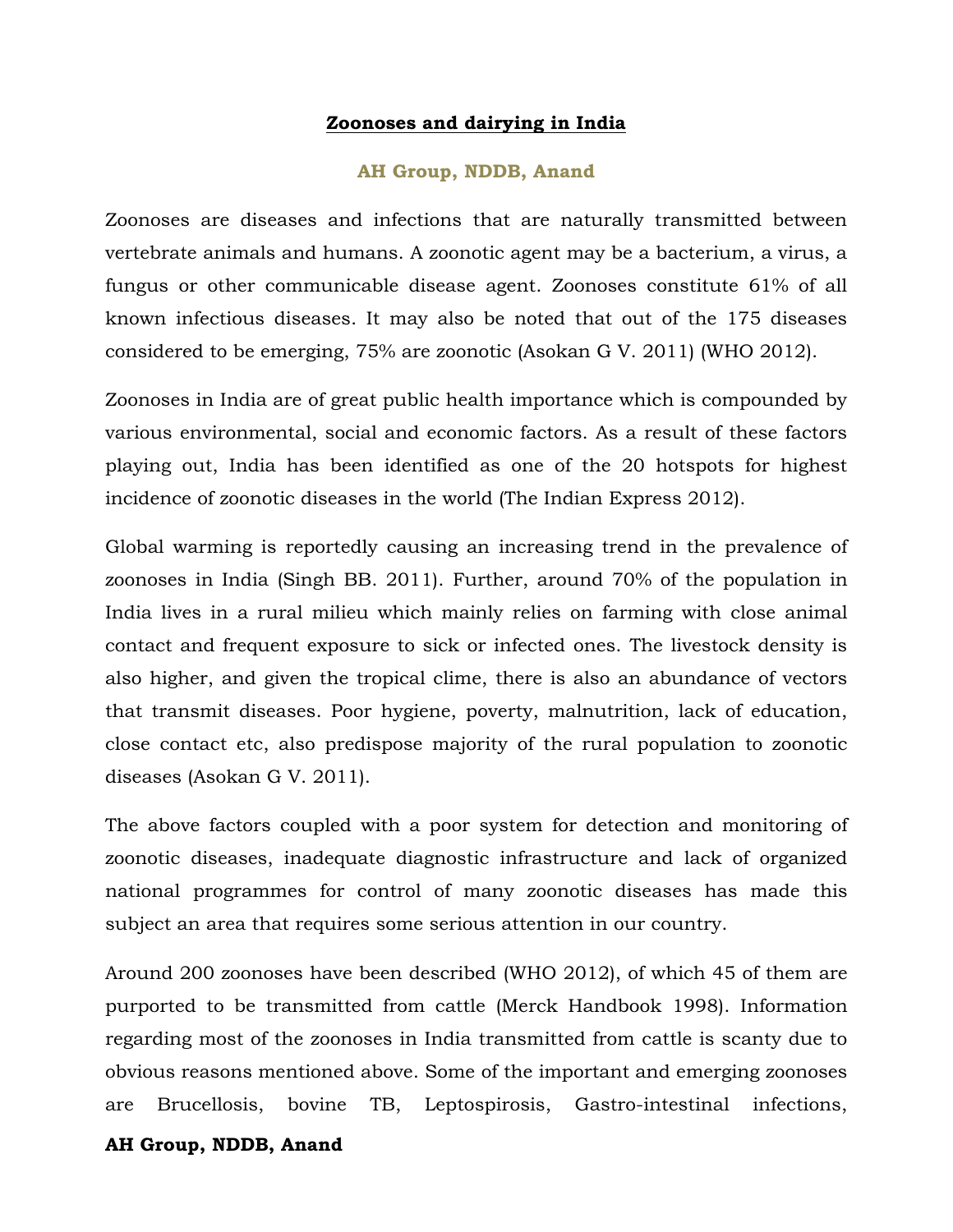Listeriosis, Q-Fever, Tick-borne diseases, Skin infections etc. While some may require medication for complete recovery, some are fatal if prompt and appropriate treatment is not provided.

### **Brucellosis**

Human brucellosis is a significant public health problem in India, the magnitude of which is not known. Persistence of animal reservoir, low physician awareness, poor availability of diagnostic facilities, and the nonexistence of regional data bases contribute towards the perpetuation of human brucellosis in India (Handa R. 1998 ). Fewer than 10% of the human cases of brucellosis may be clinically recognized and treated or reported (Mantur BG. 2007). The disease exists in the general population in India and high clinical suspicion must be made in patients especially when there is history of animal contact or consumption of unpasteurized milk (Gokhale Y A. 2003).

Brucellosis may often be unsuspected because of its varied clinical manifestations and may be a more important cause of fever than previously considered. There are about 27 symptoms affecting almost all the systems that have been noticed in patients with brucellosis (WHO 2006).

## **Tuberculosis due to bTB**

Bovine Tuberculosis (bTB) infects many domestic and wild animals though cattle are the primary hosts. The main routes of transmission to humans are by consumption of raw milk and inhalation of infectious aerosols in dried bovine sputum. Moreover, the disease in humans caused by bTB and human TB bacteria are identical with respect to clinical symptoms and lesions and would require complex tests to distinguish them (Challu 2007). It is interesting to note that though bTB is a zoonosis, the importance of human TB bacterium as a reverse zoonosis is also gaining prominence with reports of around 9 % and 36% of the humans and bovines respectively having mixed infections with both bTB and human TB organisms (Prasad HK. 2005). Immuno-suppressed and

### **AH Group, NDDB, Anand**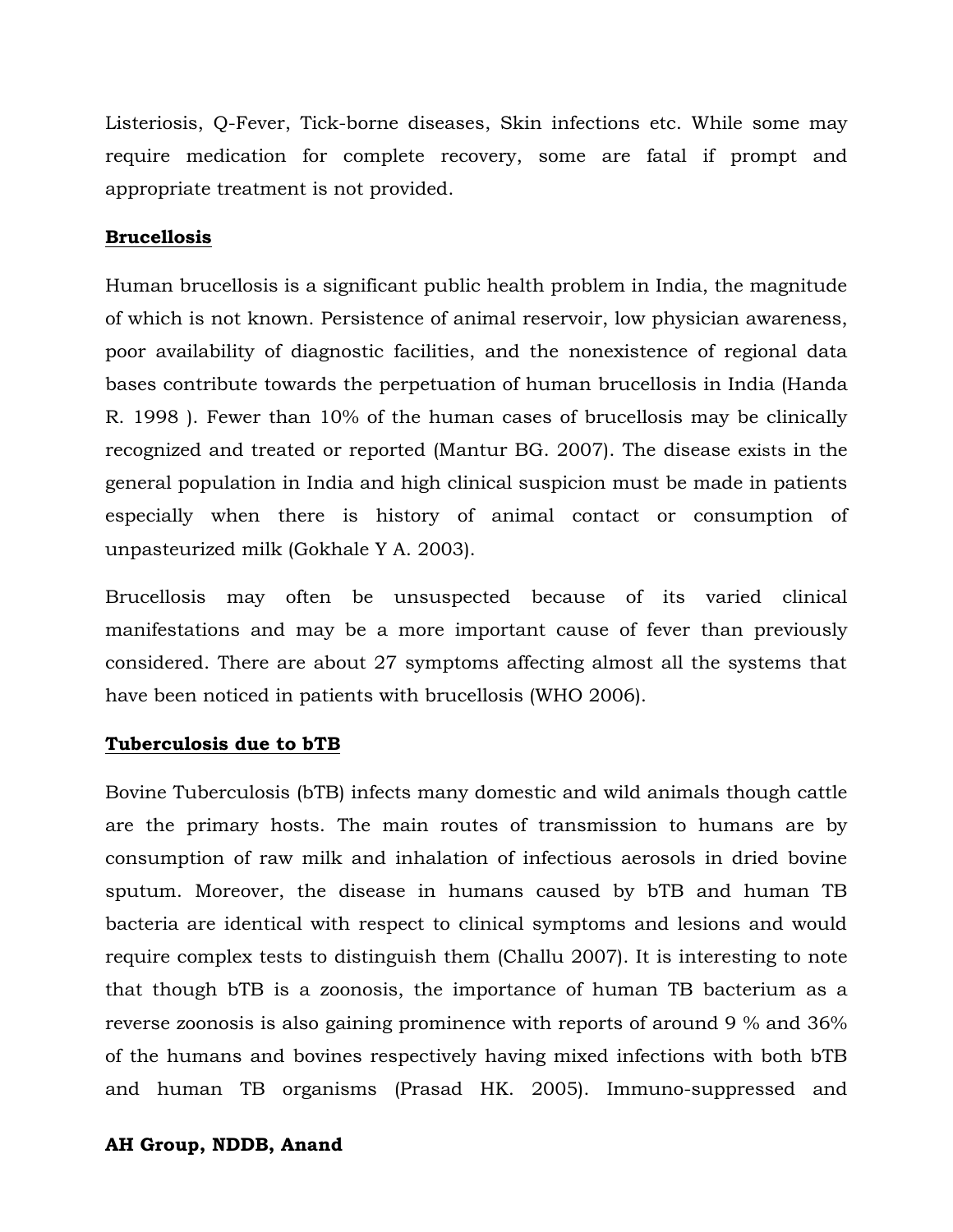malnourished people are more likely to develop active TB infection following infection with bTB bacterium (Challu 2007).

## **Leptospirosis**

Cattle are one of the principal hosts for Leptospirosis. Infection in humans is most likely to occur by contamination with infected urine or uterine contents (GIDEON 2009). Farmers who milk infected cows and those who are engaged in agriculture, especially in rice and cane fields contaminated with urine are exposed to infection. Infection rate is also higher in monsoon months (Shivakumar n.d.).

# **Gastro-intestinal infections**

There are a variety of zoonotic agents that cause gastrointestinal disturbances due to contamination of food or water with faecal matter of cattle harbouring the infective agents. The common zoonoses affecting the g.i. tract are Salmonella, E.Coli, Campylobacter, Rota virus, Cryptosporidia and Giardia (Pelzer Kevin 2009) (Yaoyu 2008). The faecal-oral route of contamination is always a possibility in the rural environs where close contact with cattle is commonplace. The young, malnourished, immuno-compromised and pregnant women are usually more susceptible.

## **Tick-borne infections**

Tick-borne infections have been reported from various regions of our country and are a group of zoonoses that requires attention. They may be difficult to diagnose due to their non-specific signs and symptoms. Again, with people living in close proximity with cattle, usually with moderate to high loads of ticks on them, the possibility of these infections being prevalent cannot be discounted. Babesiosis (Marathe A 2005), Rickettsial infections (Akanksha 2010) and Crimean Congo Haemorrhagic Fever (Patel AK 2011)are some of the examples.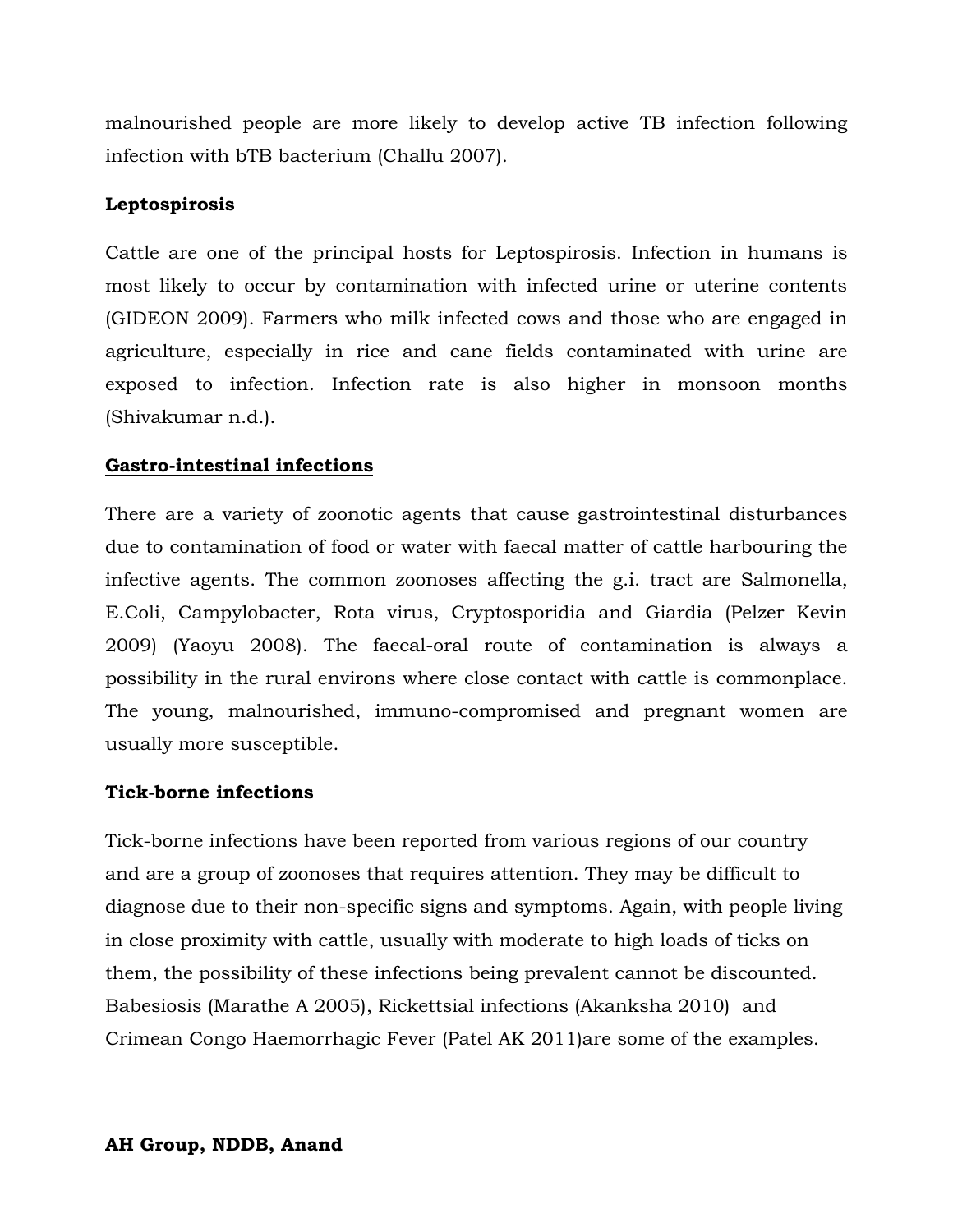# **Q-fever**

Q-fever is also caused by a rickettsial agent that can be acquired by humans when they come in contact with reproductive fluids of infected cattle which have aborted. Infection can also occur by consuming raw milk of infected animal. Pregnant women and immuno-compromised people are more prone to infection (Pelzer Kevin 2009).

# **Listeriosis**

Humans can get the infection when they come in close contact with cattle that have aborted due to the infection. Infection can also occur by drinking raw milk of infected cattle. Listeria is especially hazardous to pregnant women and immuno-compromised people (Pelzer Kevin 2009).

## **Skin infections**

Various infectious agents can cause skin infections in people who are in close contact with infected animals. Dermatophilosis (Pal 1995), Dermatophytosis, (Madhavi S 2011) Cow pox, Buffalo pox (Singh RK 2007)etc are some of the examples. The conditions usually resolve uneventfully after providing appropriate treatment.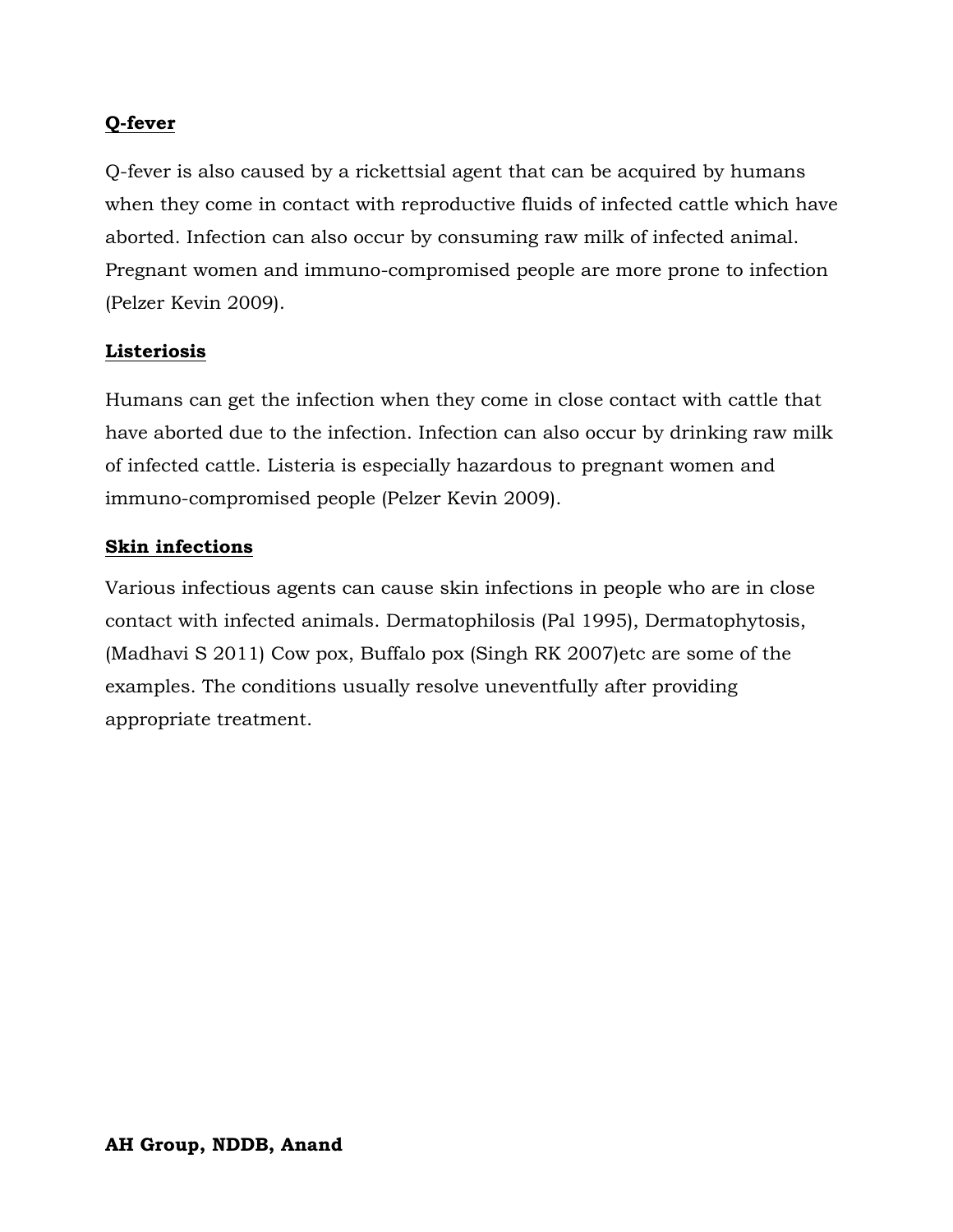#### **Bibliography**

March 3, 2009. www.gideononline.com/2009/04/03/leptospirosis-in-india/.

- Akanksha, Rathi Narendra and Rathi. "Rickettsial Infections :Indian Perspective." Indian Pediatrics, 2010: 47:157-164.
- Asokan G V., Vanitha Asokan ., and Prathap Tharyan. "One health national programme across species on zoonosis: a call to the developing world." Infection Ecology and Epidemiology (Coaction Publishing,), 2011: 1:8293.
- Challu, VK. "Zoonotic importance of tuberculosis." National Tuberculosis Institute (NTI) Bulletin, 2007: 43/3&4,37-40.
- Gokhale Y A., Ambardekar A G., Bhasin A., Patil M., Tillu A and Kamath J. "Brucella spondylitis and sacroiliitis in the general population in Mumbai." J Assoc Physicians India., 2003: 51:659-66.
- Handa R., Singh S., Singh N., and Wali JP. " Brucellosis in north India: results of a prospective study." J Commun Dis., 1998 : 30(2):85-7.
- Madhavi S, Rama Rao MV and Jyothsna K. "Scholars Research Library." Annals of Biological Research. 2011. http://scholarsresearchlibrary.com/ABR-vol2 iss3/ABR-2011-2-3-88-93.pdf.
- Mantur BG., Amarnath SK., and Shinde RS. "Review of clinical and laboratory features of human Brucellosis. ." Indian J Med Microbiol., 2007: 25(3):188-202.
- Marathe A, Tripathi J, Handa V and Date V. "Human Babesiosis-A case report." Ind.J.Med.Microbiol., 2005: 25(4):267-269.
- Merck Handbook. The Merck Veterinary Manual, Eight Edition. N.J., USA: Merck & Co., Inc, 1998.
- Pal, M. "Prevalence in of Dermatophilus congolensis infection in clinical specimens from animals and humans." Rev.sci.tech.off.int.Epiz., 1995: 14(3):857-863.
- Patel AK, Patel KK, Mehta M, Parikh TM, Toshniwal H and Patel K. "First Crimean-Congo hemorrhagic fever outbreak in India." J Assoc Physicians India. , 2011: 59:585-589.

Pelzer Kevin, D. "VirginiaTech." Virginia Cooperative Extension. 2009. www.ext.vt.edu.

- Prasad HK., Singhal A.,Mishra A.,Shah NP.,Katoch VM.,Thakral SS., Singh DV.,Chumber S.,Bal S.,Aggarwal S.,Padma MV.,Kumar S.,Singh MK and Acharya SK. "Bovine tuberculosis in India: Potential basis for zoonosis." Tuberculosis, 2005: 85/5-6/421-428.
- Shivakumar, S. n.d. http://www.drshivakumar.org.

### **AH Group, NDDB, Anand**